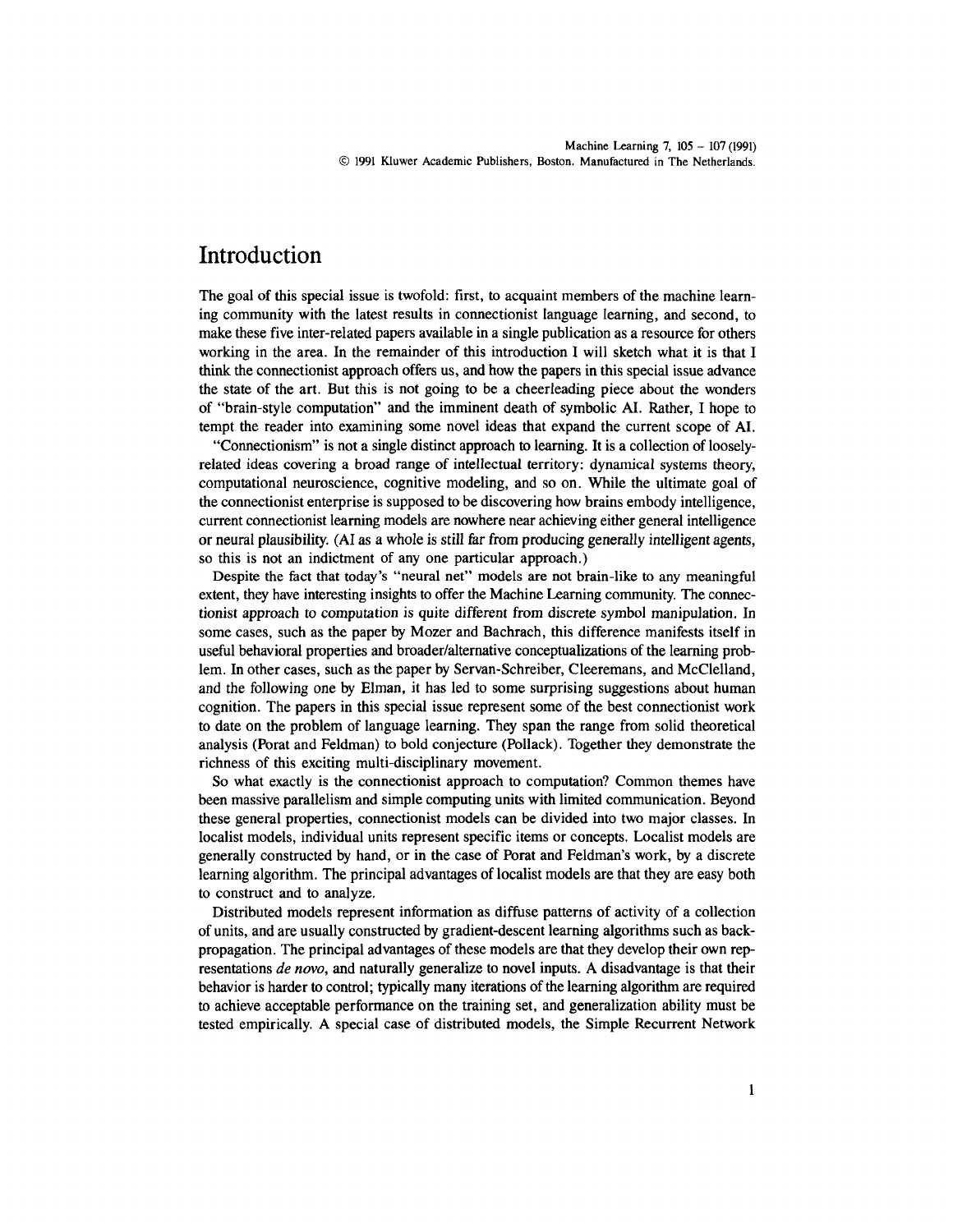(SRN), can process sequences of symbols by inputting them one at a time. Recurrent or "feedback" connections allow the SRN to incrementally construct representations for sequences, or whichever bits of them are relevant, as locations in a high-dimensional vector space.

In the first paper in this special issue, Porat and Feldman consider the tractability of learning a regular language (or equivalently, a finite state automaton) when input examples are lexicographically ordered. Although the construction of a minimum-state deterministic FSA is known to be NP-hard, they show that the problem can be solved in polynomial time, with limited memory (no storage of previously-observed training examples), when lexicographic ordering is assumed. At the conclusion of the paper they describe an implementation of their algorithm by a localist-type connectionist network.

Mozer and Bachrach are also concerned with the efficient induction of finite state automata. They consider the problem of a robot wandering around in a simulated finite-state environment that must learn to predict the effects of its actions. A symbolic learning algorithm by Schapire and Rivest solves this problem using a structure called an *update graph.* Mozer and Bachrach show that a connectionist implementation of the update graph idea, based on backpropagation learning, learns small worlds more quickly than the original algorithm. Furthermore, the discrete symbolic update graph structure turns out to be merely a limiting case of a more general, continuous representation created by backprop through gradient-descent learning.

Approximation of discrete, finite-state phenomena by continuous dynamical systems is a topic of much current research. The next three papers in this special issue analyze the internal representations created by various recurrent networks. Servan-Schreiber, Cleeremans, and McClelland train an Elman-style Simple Recurrent Network on strings from a moderately complex regular language. They use hierarchical clustering to analyze the hidden unit activation patterns, revealing a complex state structure that is richer than the minimal-state DFSA describing the same data. Perhaps their most striking result is that, for certain problems involving one FSA embedded in two places inside another, the resulting grammar is not learnable due to the difficulty of keeping the two embeddings separate. However, if the arc transition probabilities are altered from the usual .5/.5 to, say, *.6/.4* for one embedding and .4/.6 for the other, this statistical marker distinguishes the two sufficiently so that the grammar can be learned. The suggestion Servan-Schreiber, Cleeremans, and McClelland make is that statistical variation may also be an important cue in human language learning. For example, although English permits arbitrary embedded clauses, in normal conversation the distribution of syntactic structures for embedded clauses is different from the distribution of structures for surface clauses. This might be a source of unconscious cues to help language learners master embedding.

Elman's paper provides additional insight into embedding phenomena. He considers the problem of learning context-free rather than regular grammars from examples. Recognizing context-free languages requires some sort of stack. The Simple Recurrent Network can learn to simulate a limited-depth stack in the structure of its hidden unit states. What's particularly interesting is that the automaton constructed by the SRN generalizes to sentences that involve slightly more complex structures than the ones in the training set. One cannot hope to get this sort of generalization from a purely symbolic FSA induction algorithm, since it results from the existence of additional states, not required by the training set, that